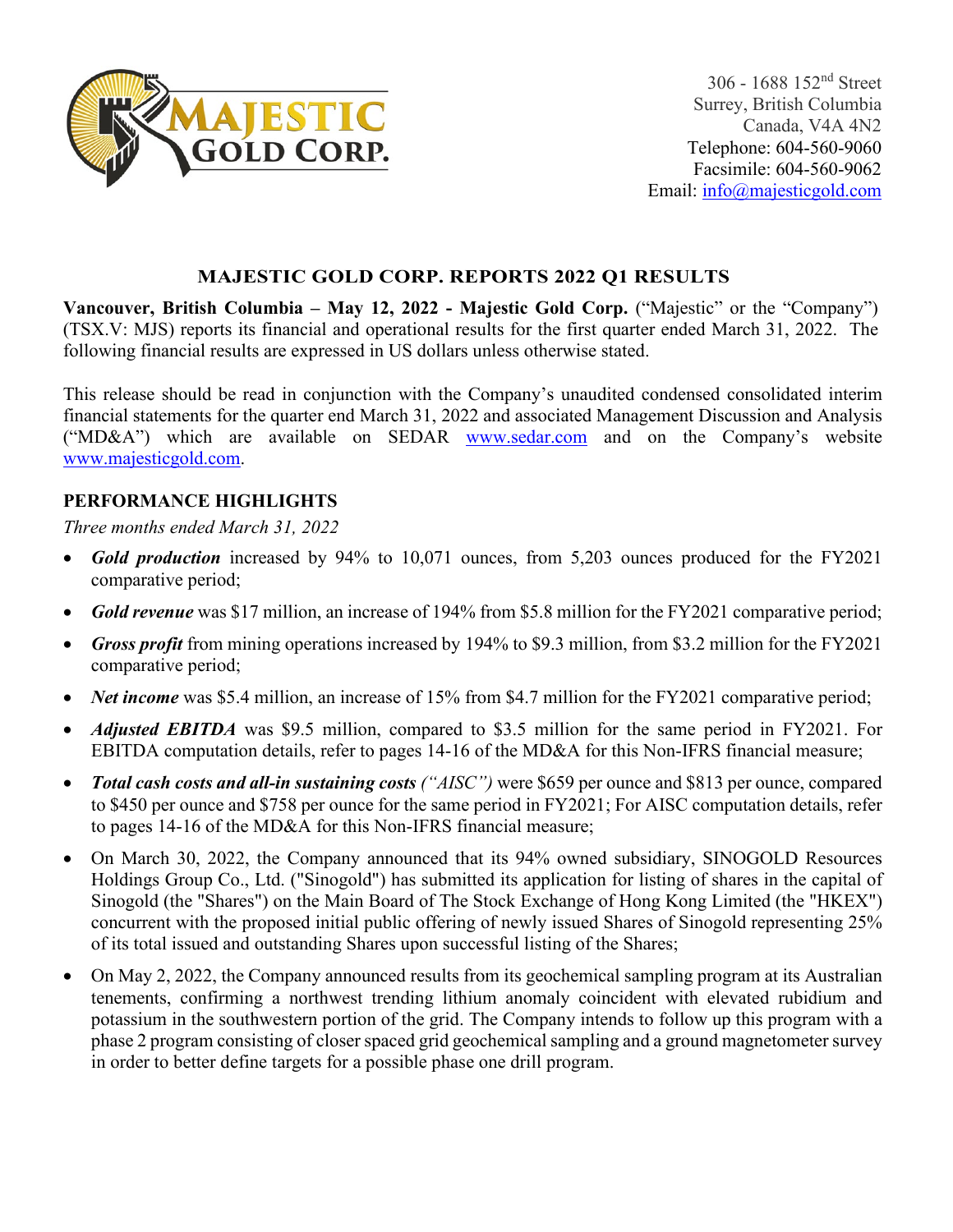### **FINANCIAL INFORMATION**

|                                                                          | Three months ended | Three months ended |
|--------------------------------------------------------------------------|--------------------|--------------------|
|                                                                          | March 31, 2022     | March 31, 2021     |
| <b>Operating data</b>                                                    |                    |                    |
| Gold produced (ozs)                                                      | 10,071             | 5,203              |
| Gold realized net of smelting fees (ozs)                                 | 9,168              | 4,802              |
| Gold sold (ozs)                                                          | 9,185              | 3,030              |
| Average realized gold price $(\frac{5}{oz} \text{ sold})$                | \$<br>1,847        | \$<br>1,904        |
| Total cash costs $(\frac{6}{\alpha} \times \frac{1}{\alpha})^{(1)}$      | 659                | 450                |
| Total production costs $(\frac{6}{\alpha}z \text{ sold})$ <sup>(1)</sup> | 830                | 857                |
| All-in sustaining costs per ounce $(\frac{0}{2} \cos \theta)^{(1)}$      | 813                | 758                |
| <b>Financial data</b>                                                    |                    |                    |
| Gold revenues                                                            | \$<br>16,966,985   | \$<br>5,770,486    |
| Gross profit <sup>(2)</sup>                                              | 9,343,917          | 3,174,867          |
| Adjusted EBITDA <sup>(1)</sup>                                           | 9,524,776          | 3,535,653          |
| Net income                                                               | 5,417,860          | 4,706,643          |
| Net income attributable to shareholders                                  | 3,477,452          | 3,272,458          |
| Basic and diluted income per share                                       | 0.01               | 0.00               |
|                                                                          | March 31,          | December 31,       |
|                                                                          | 2022               | 2021               |
| <b>Balance Sheet</b>                                                     |                    |                    |
| Cash and cash equivalents                                                | \$<br>42,073,176   | \$<br>34,867,831   |
| <b>Total</b> assets                                                      | 134,969,306        | 128,037,022        |
| Total current liabilities                                                | 25,456,090         | 24,764,929         |

(1) See "Additional Financial Measures" in the Company's MD&A on pages 14-16.

(2) "Gross profit" represents total revenues, net of cost of goods sold.

#### **About Majestic Gold**

Currently focused in China, Majestic Gold Corp. is a British Columbia based company engaged in commercial gold production at the Songjiagou Gold Mine in eastern Shandong Province, China, with exploration properties located in Australia, China and Canada. Additional information on the Company and its projects is available at [www.sedar.com](http://www.sedar.com/) and on the Company's website at [www.majesticgold.com.](http://www.majesticgold.com/)

*For further information, please contact:*

Stephen Kenwood, P.Geo., President and CEO Telephone: (604) 560-9060 Email: [info@majesticgold.com](mailto:info@majesticgold.com) Website: [www.majesticgold.com](http://www.majesticgold.com/)